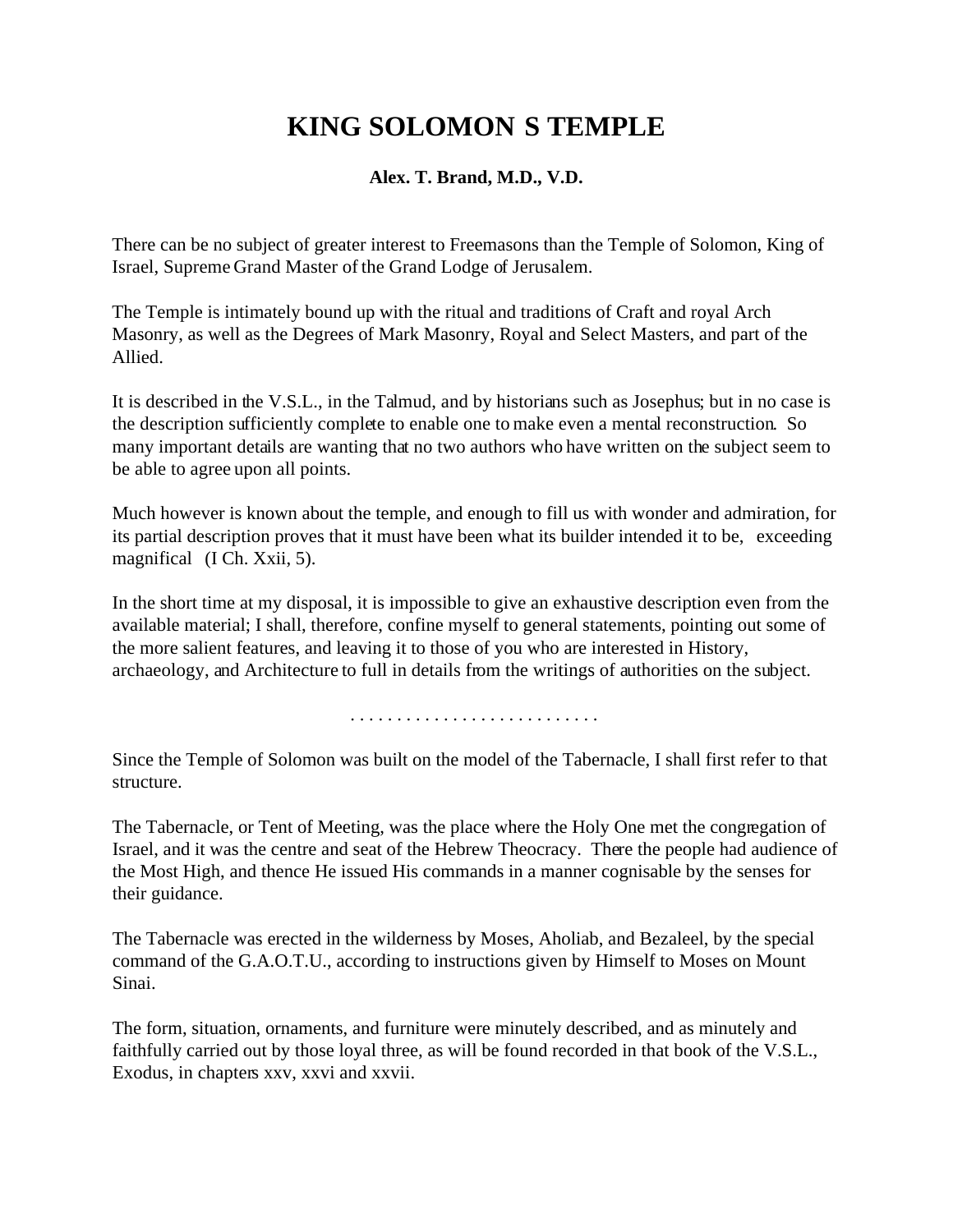The term Tabernacle was applied to the whole structure set apart for the worship of the Most High, and consisted of two parts, viz., the Tabernacle proper which included the shrine of Jehovah, and the surrounding court where the religious services were held.

Entering the court by the only gate, which was in the East, and proceeding Westwards, one came first upon the Altar of Burnt Offering.

Passing this, one next came to the Laver where the priests performed their ablutions before entering the Tabernacle itself. Having passed the laver, the entrance to the Tabernacle proper was reached.

This erection, which also had its only entrance in the East, was constructed of an acacia-wood framework covered on the roof and walls by variously coloured textile materials and rams skins dyed red.

The roof over the structure was a pitched one of 90 degrees, the coverings descending from a horizontal ridge-pole.

The Tent was divided into two unequal parts separated from each other by a hanging wall. The larger Eastern portion was called the Holy Place, 20 cubits long, 10 high, and 10 wide, into which the Priests alone were permitted to enter; and a smaller Western portion, a cube of 10 cubits. This latter portion was the Shrine itself, called the Holy of Holies, which none might enter excepting the High Priest alone, and then only once a year and under certain conditions.

The Holy Place contained the Altar of Incense, the Table of Shewbread, and a Golden Candlestick.

The Holy of Holies contained only one object, the Ark of the Covenant, which contained the two Stone Tables of the Law, a golden pot of Manna, and Aaron s Rod that budded . The top of the Ark was called the Mercy Seat, on which were two figures called Cherubim, and from between these the G.A.O.T.U. spoke to the High Priest.

Over the Holy of Holies, in the open air, hovered the Pillar of Cloud, the visible indication of the presence of Jehovah, dark as smoke by day, and luminous as flame seven lights.

The congregation assembled for worship in the open air in the Court around the Altar of Burnt Offering, for no layman might set foot within the Tabernacle Tent.

The Tabernacle was in existence for nearly 500 years, as the centre of religious life and worship, having accompanied the Israelites in all their wanderings, and it did not cease to be such until King Solomon brought the Ark and the holy vessels from it and deposited them in the Temple which he had erected on Mount Moriah at Jerusalem.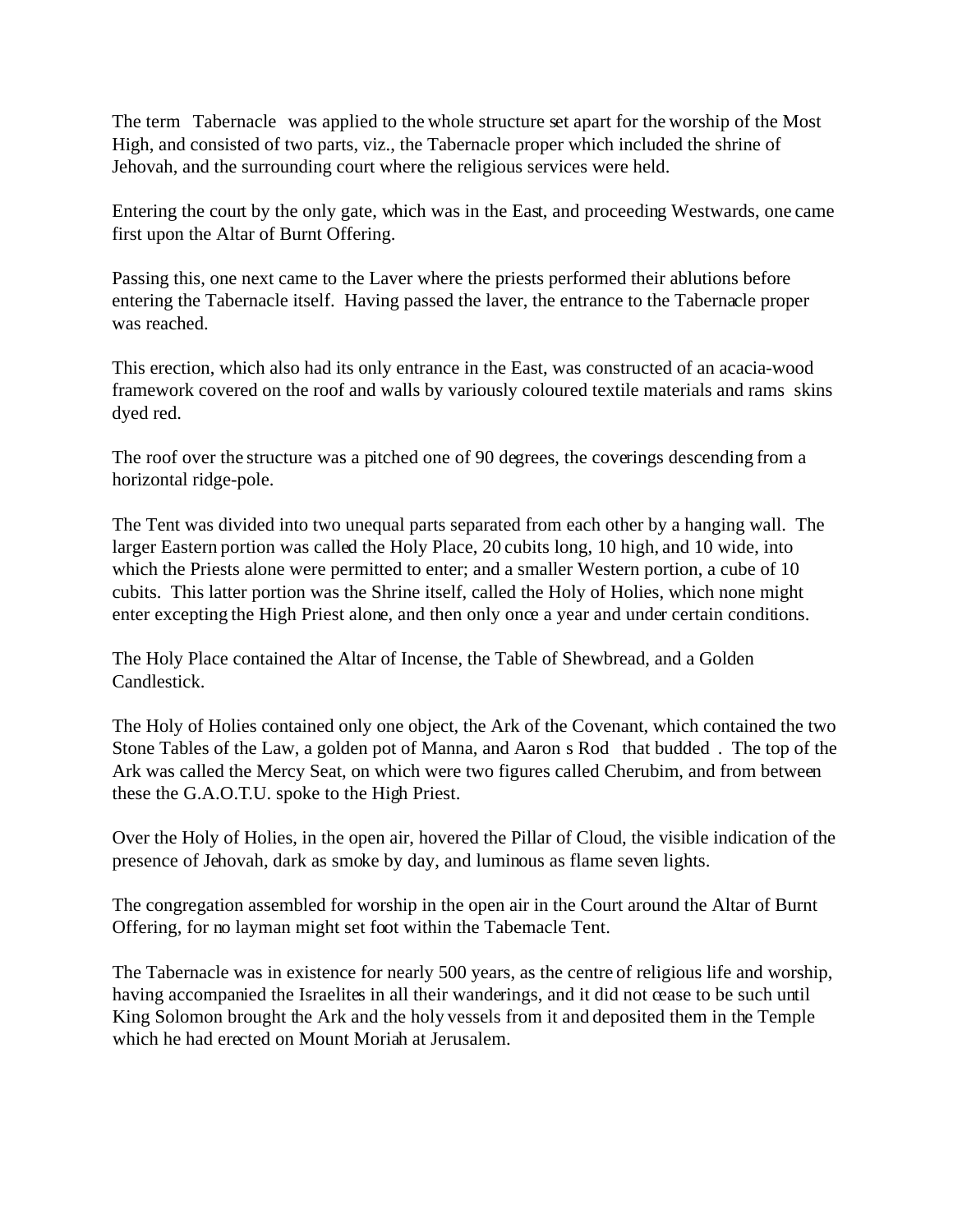The Tabernacle itself was also brought to Jerusalem and probably preserved, as a sacred relic, in one of the chambers of the Temple, but its later history is unknown.

. . . . . . . . . . . . . . . . . . . . . . . . . . .

While a movable Tent was necessary for a nomadic nation, the incongruity of a settled people having only a Tent for the dwelling of God first occurred to the mind of King David. It appeared unseemly to him that the Ark of God should still dwell between curtains while he himself abode in a house of cedar . He therefore proposed to build a Temple of stone as a more becoming dwelling-place for the Most High. On account, however, of his having shed so much human blood in his many wars, he was not permitted to carry his project into execution, and it was reserved for the peaceful reign of his son and successor, King Solomon.

In preparation for the great undertaking, King David appropriated much of the immense treasure he had collected (I Ch. Xxix, 1-7).

He provided all, or nearly all, the materials before his death, secured the services of skilful mechanics and artificers for every branch of the work, and furnished the design, plans, and site of the proposed building, so that more of the credit of this part of the work seems due to King David than to King Solomon.

As the term Tabernacle included both the Tabernacle Tent and the surrounding Court, so that general term Temple includes the Temple proper, and the surrounding courts and other buildings.

Interesting though it would be to refer to these courts and the numerous objects they contained, such as the splendid Altar of Burnt Offering, the wonderful Brazen Sea, the Lavers, etc., and the magnificent Palace of the King, time would utterly fail me; while any allusion to the other Temples of the Jews built in later years by Zerubbabel and Herod, would be foreign to my subject. I therefore propose to confine my thesis to that sacred edifice erected by King Solomon which stood by itself, apart from all other building, and known as the Temple, which is so intimately bound up with our traditions and ritual.

. . . . . . . . . . . . . . . . . . . . . . . . . . .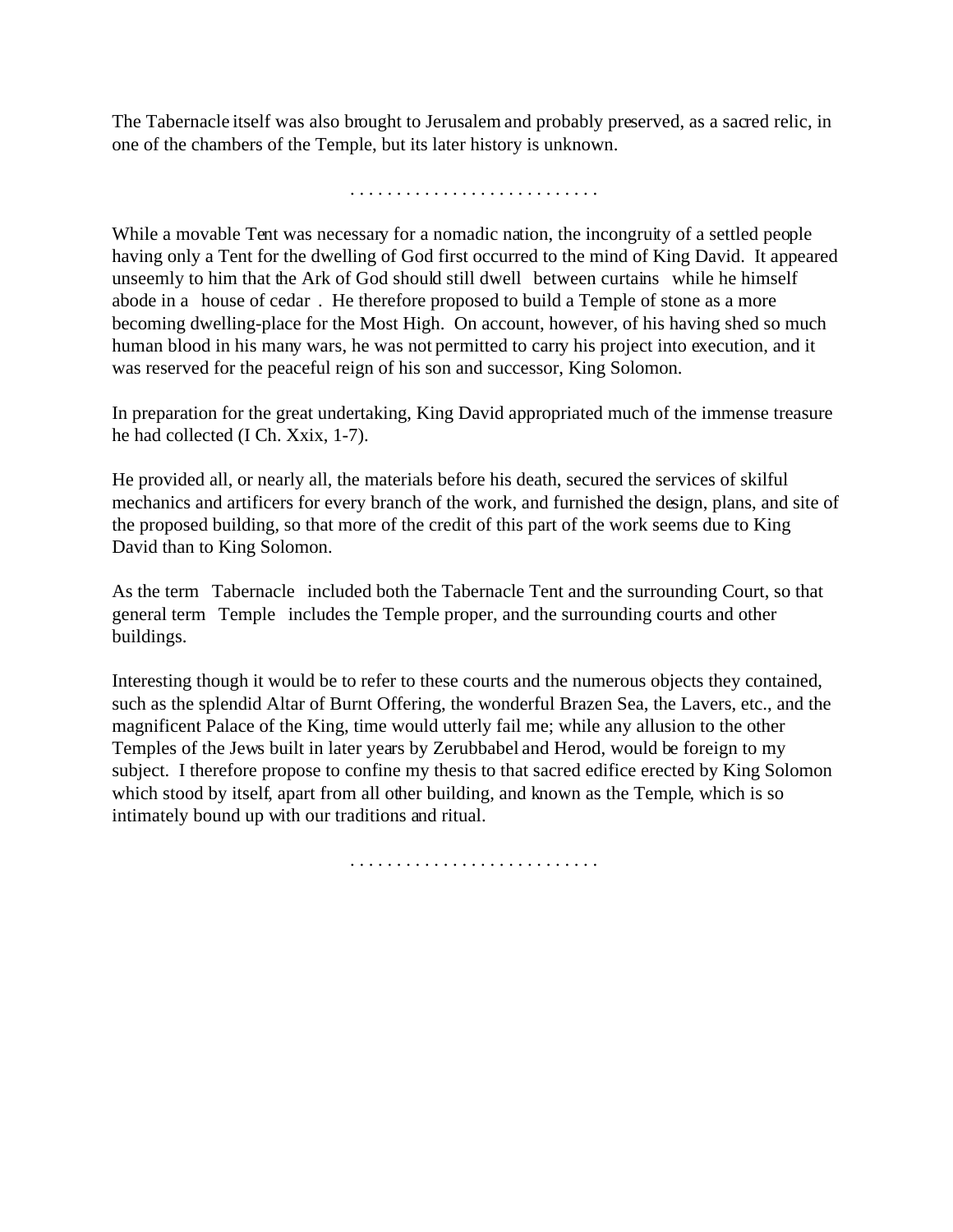The dimensions of the Temple are all given in cubits, and a cubit is generally considered to be a measure of length estimated at 1- ½ of our modern lineal foot. Caldecott, however, points out on good authority that three different measures of length are called by the same term of cubit, viz. :--

- 1. The cubit used in plotting the Temple courts, 1-1/2 feet of 18 inches.
- 2. The cubit used in the erection of the Temple buildings, 1-1/5 feet, or 14.4 inches.
- 3. The cubit used in the construction of the figures of cherubim, gold and silver vessels, and Veil of the Temple, 9/10 of a foot, or 10.8 inches.

The standard of measurement, therefore, chiefly referred to as a cubit in the following account is the building cubit of 14.4 inches.

. . . . . . . . . . . . . . . . . . . . . . . . . . .

The Temple, which took seven years to complete, was built on the model of the Tabernacle, being a veritable Tabernacle in wood and stone. The appearance of a Tent was to be preserved. To this master-idea all others were subordinated and made to conform. It governed both the inception of the new building and all its accessories, down to the last particular.

From that tent-like construction the Jewish Temple never departed during the thousand years of its existence.

It was the dominating idea which flowed from Mosaic through Davidic and Maccabean, down to Herodian days.

. . . . . . . . . . . . . . . . . . . . . . . . . . .

In Solomon s Temple there were, as in the Tabernacle, a Holy of Holies, and a Holy Place, separated by a partition; and, in addition, a lofty Porch-tower. In the Temple, however, the proportions were double those of the Tabernacle, except as regards the depth of the Porch, which was the same in each case.

The Holy of Holies was a cube of twenty cubits, or 24 feet, and the Holy Place was 40 cubits, or 48 feet long, by 20 cubits, or 24 feet, wide, and the same in height. Theses are internal measurements.

The Porch was 120 cubits, or 144 feet, high; 20 cubits, or 24 feet, from side to side; and 10 cubits, or 12 feet deep.

Built round the Western end and North and South sides, were three stories of small chambers: the lower or nethermost, the middle, and the third. Each story of chambers was 5 cubits, or 6 feet, high.

The lower were 5 cubits, or 6 feet, wide; while the middle were 6 cubits, or 7-1/5 feet, and the third 7-1/5 cubits, or 8-2/5 feet in width.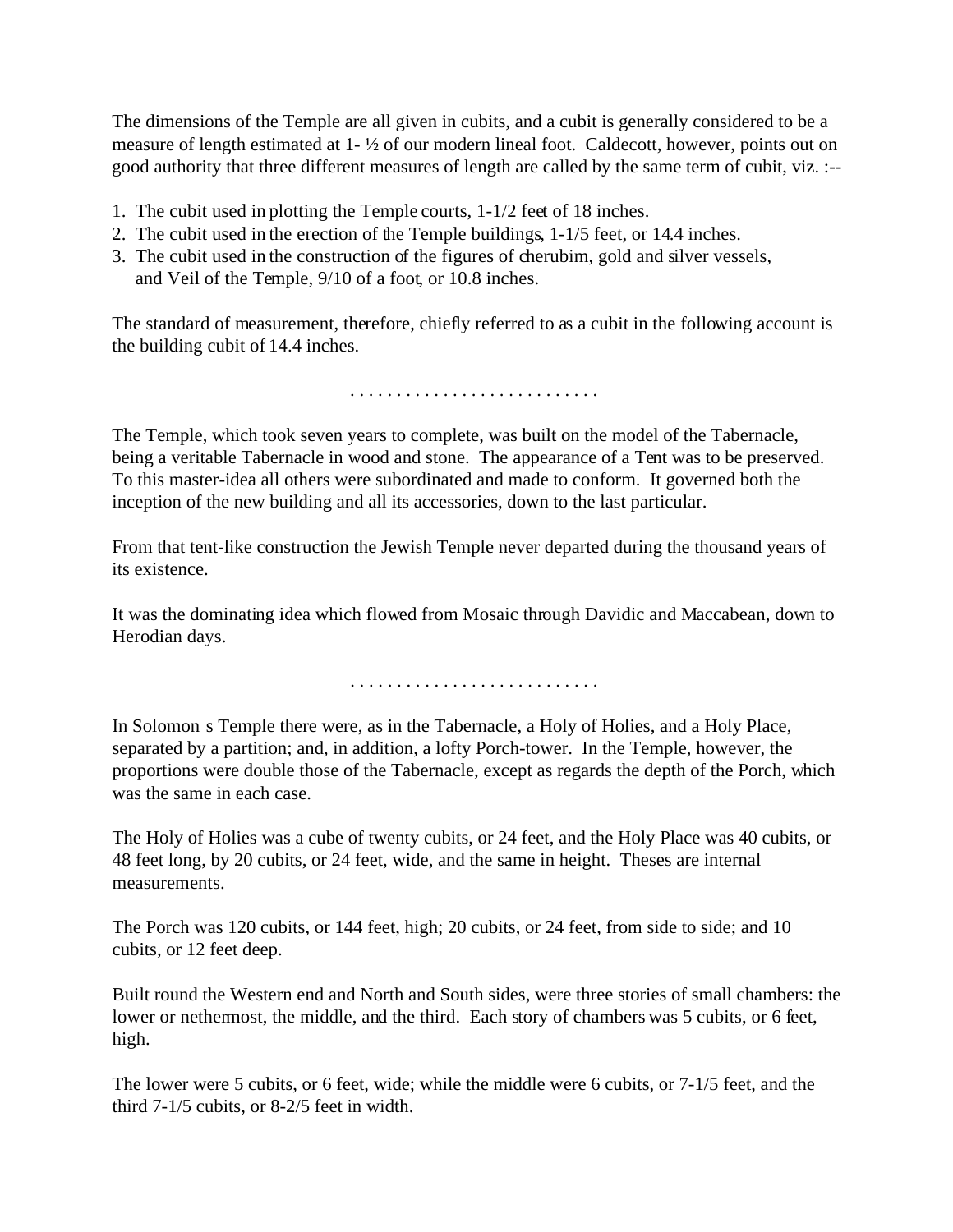The reason why there tiers of chambers differed in width was that no breach might be made in the walls of the Temple structure, and therefore ledges, or abutments, had to be built against them on which to rest the inner ends of the beams which supported the floors of the middle and third, and the roof of the third stories. Thus it is evident that the chambers formed no part of the Temple itself, but were built against its outer walls. They were designed for the use of the Priests (a kind of monastery), and for storing the Temple furniture (I Kings vi, 6).

The entrance to the middle story was on the right side of the house by winding stairs (I Kings vi, 8). The uppermost chambers were entered from the middle, and the lowest from the ground, presumably by the doorway which gave access to the winding stair leading to the middle story. All the chambers communicated with each other.

. . . . . . . . . . . . . . . . . . . . . . . . . . .

Before proceeding farther it will be well to indicate how the Temple stood with regard to the points of the compass.

There was only one entrance, and that was through the Porch which faced the East, or rising sun, as all Eastern temples did, and do.

The oracle, or Shrine, or Sanctum Sanctorum, was at the Western end.

As regards North and South and Right and Left, the V.S.L. tells us in I Kings vii, 39, and he set the Sea on the Right side of the house Eastward against the South, and again, in II Chron. Iv, 10, and he set the Sea on the Right side of the East end over against the South.

Josephus says, and he set five of the Lavers on the Left side of the Temple, which was on that side towards the North wind, and as many on the right side towards the South. He then adds the following explanation, by the Right hand is meant what is against our Left, when we suppose ourselves going up from the East gates of the Courts, towards the Temple, whence it follows that the Pillar Jachin, on the Right hand of the Temple, was on the South against our Left hand; and Boaz on the North, against our Right hand.

Thus we see that the Right of the Temple means its own proper Right facing the sun, and therefore the South; while its Left is the North, exactly the reverse of a person going towards the front of the building.

. . . . . . . . . . . . . . . . . . . . . . . . . . .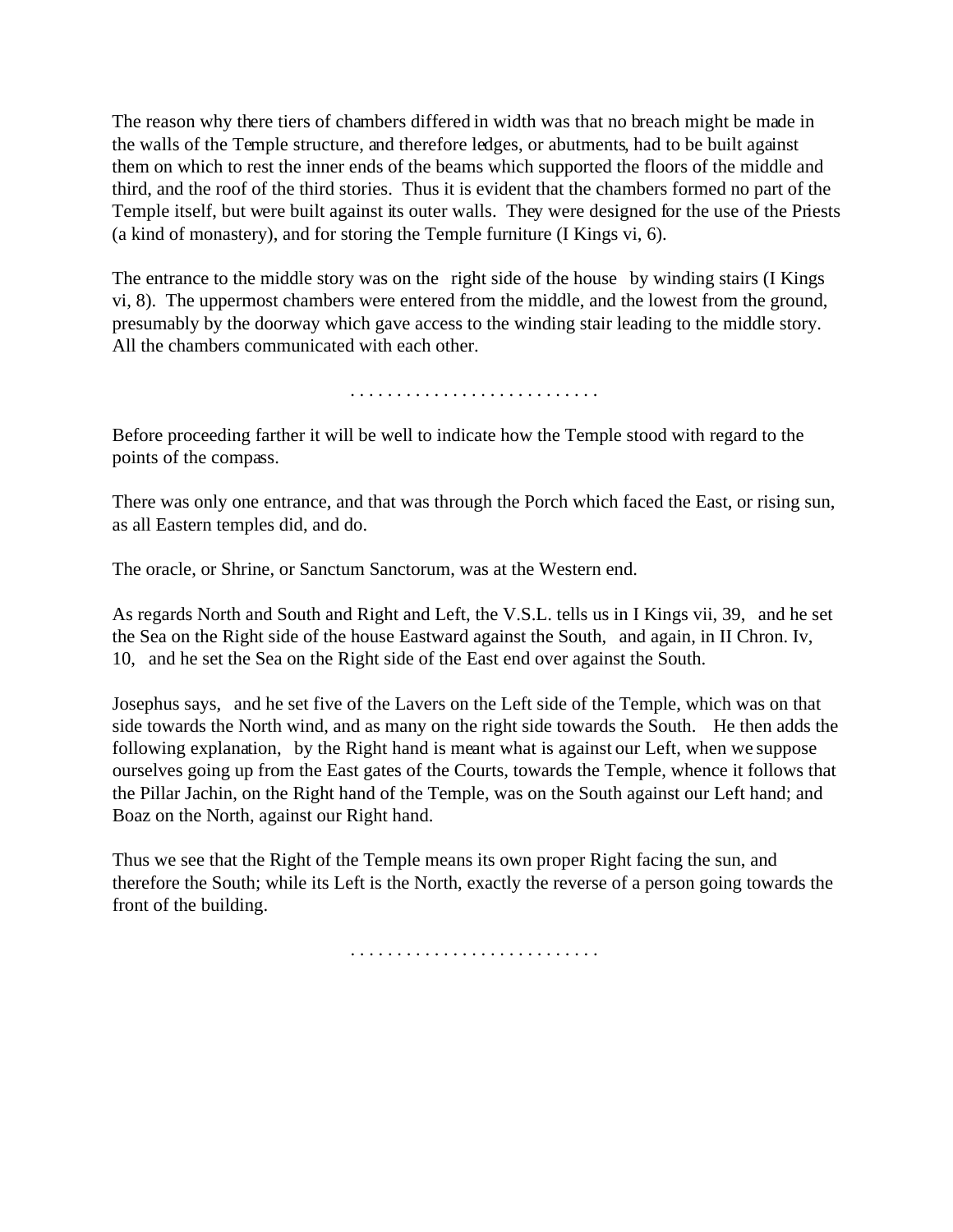The Temple was built of dressed stones already prepared and fitted in the quarries, and all the beams and other woodwork were also prepared away from the site of the permanent erection, so that there was neither hammer nor axe, nor any tool of iron heard in the house while it was in building (I Kings vi, 7).

We must assume that all the materials were so accurately made and adjusted at a distance, that they were capable of being placed in position by being simply laid in their proper order, and it would appear that the stones, beams, etc., were kept in position by dovetailling and tenons. It is supposed that the stonework was fixed without mortar, which was rendered unnecessary by the perfect apposition of the true surfaces and by the great weight of the stones, which are stated to have been of enormous proportions. The pegs for fixing the woodwork must have fitted so accurately that they could be silently forced into position.

The walls inside were lined with cedar, as well as the ceiling and floor, but the last was covered with planks of fir in addition.

Thus no stonework was apparent from the inside.

. . . . . . . . . . . . . . . . . . . . . . . . . . .

The form of the roof of the Temple is uncertain. As is well known, all eastern houses and buildings have flat roofs, but the Temple was probably an exception. It is stated in I Kings vi, 9, so Solomon built the house and finished it, and he covered the house with beams and planks of cedar. Here it is affirmed that the roof was composed wholly of cedar wood, which is in itself presumptive evidence of a pitched roof, since flat roofs required the use of stone or cement to form their floor. The marginal reading of planks is rows .

These rows were probably shingles, or wooden slates, which require to be so placed as to secure the regular overlapping of one another, to render them rain-proof. These shingles rested upon beams, or rafters of cedar, thus justifying the statement that the House was covered with cedar.

The Temple is thus to ve conceived of as having a gable roof, this being the only way in which the analogy of the Tabernacle Tent could be followed car of course being taken that the angle of the roof-ridge should be the same as that of the Tent, viz., one of 90 degrees. The smaller and loftier covering of the Temple Porch came under the same law.

This form of roof involved the existence of a loft, or attic, below it. The floor of this loft, which was the roof of the Hoply Place and Holy of Holies, being 20 cubits, or 24 feet wide; the height at the apex, inside according to geometric rule, would be 10 cubits, or 12 feet; thus making up the height of 30 cubits, or 36 feet, mention in I Kings ci, 2.

. . . . . . . . . . . . . . . . . . . . . . . . . . .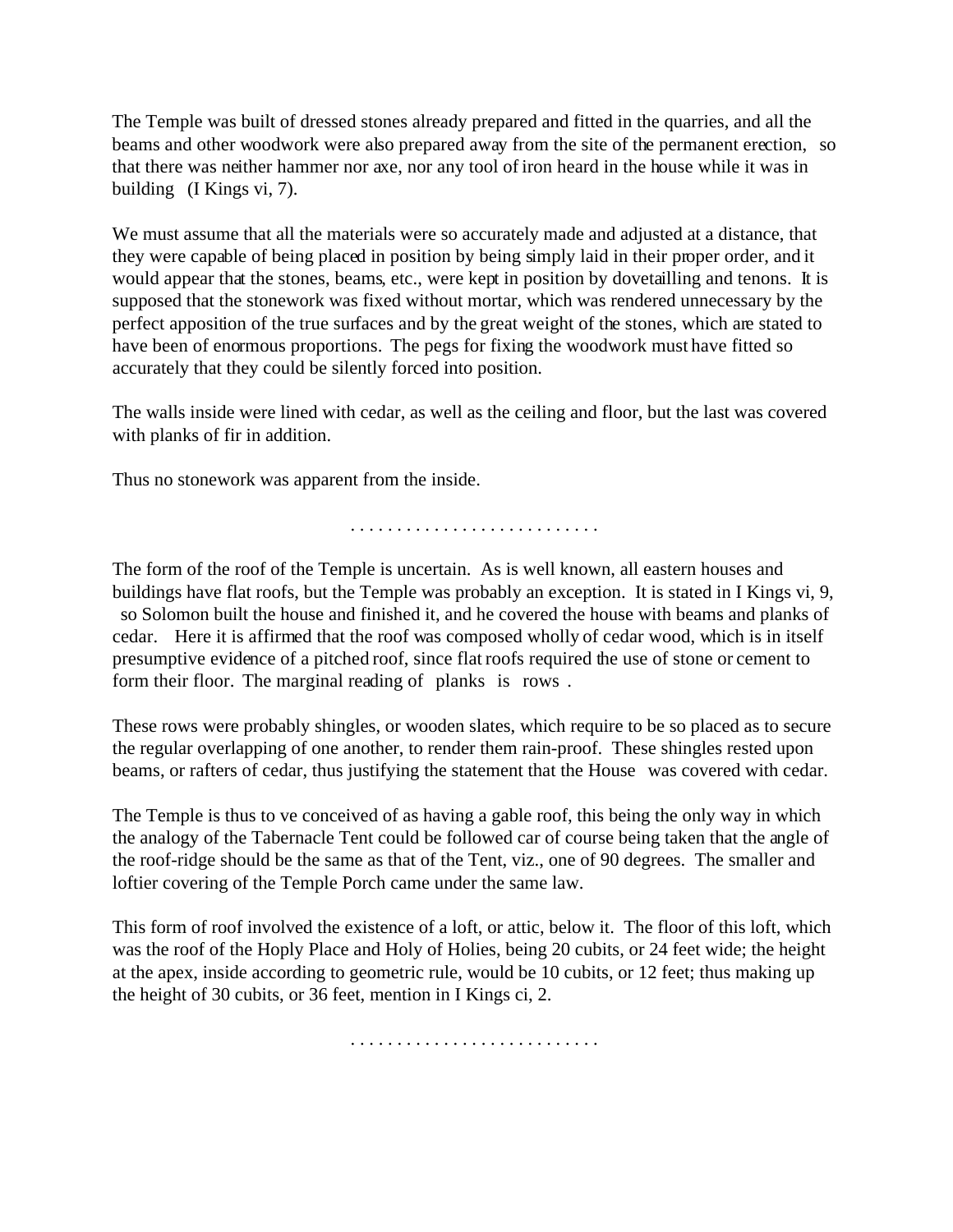The Porchway was approached by a flight of 12 steps. On the tenth which was continuous with the floor of the Porch, and probably within the lines of the front wall of the Porch, stood the two brass columns, Jachin and Boaz.

The eleventh and twelfth steps were in the thickness of the partition between the Porch and the Holy Place.

Each step was half a cubit, or 7.2 inches, high.

# **THE PILLARS**

The Pillars consisted of a circular shaft 18 cubits in length, and 4 cubits in diameter, cast hollow, the casting being 4 inches thick.

Each shaft was surmounted by a square capital, or chapiter, 5 cubits high, on the summit of which was placed a supra-capital, 4 cubits in height. The Pillars were set on bases or plinths, 3 cubits high, which rested upon the tenth of the steps leading up to the Porch, and thus stood 35 cubits, or 42 feet, high above the surface of the court.

Two Biblical writers, the Author of Kings, and Jeremiah (I Kings, vii, 15, Jer. lii, 21), affirm that their height was 18 cubits, while a third, the Author of Chronicles (II Chron. Iii, 15), gives the height as 35 cubits. The first height evidently refers to the shafts of the Pillars alone, and the latter to the shafts together with the higher and lower capitals, and bases, and the ten steps each half a cubit high, making 35 cubits as already stated.

These Pillars, which were formerly entirely of brass, were the chief external artistic glory of King Solomon s Temple. The artist who designed them was the eminent artificer, Hiram Abiff. Hiram, having been by training a Phoenician, determined to make the most of his opportunity for elaboration and followed the custom of his country as before every Phoenician temple stood two columns, generally monoliths. They were constructed and erected after the tragic death of Hiram Abiff, by his son, Hiram the Second, the Widow s son (I Kings vii, 4).

As before mentioned the shafts of the Pillars were surmounted by square capitals of brass, 5 cubits, or 6 feet high. Jeremiah saw them at the burning of the Temple, and was present when they were pulled down with ropes and broken up by the soldiers of Nebuzaradan.

It is from the description which he gives (Jer, lii, 21-23) that we know that the capitals were square adorned with 24 pomegranates on each of the four sides, and that the number of 96 was made up to 100 by the addition of 4 blooms, placed presumably at the four corners of each capital.

The ground work pattern upon the casting of the capitals was of basket, or net, work. It was probably at the intersection of the diagonal lines of the pattern that the pomegranate blossoms were placed.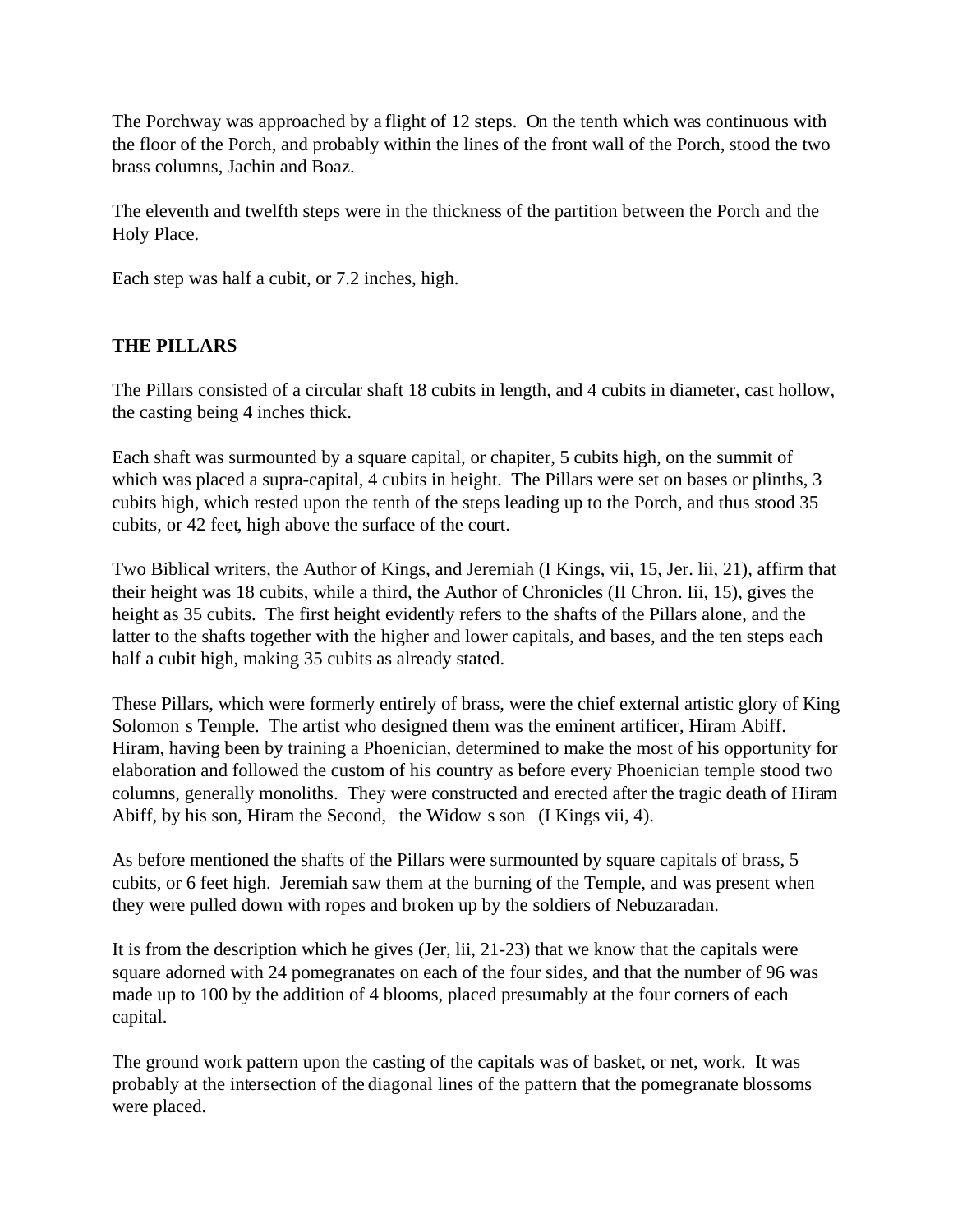Besides this network adorned by pomegranate flowers, there were cast with them wreaths of chainwork, or festoons of flowers.

Above these square and heavy capitals was a singular creation, which is peculiarly Hebrew in its applied conception. This was a supra-capital of four cubits in height, separately cast in the form of a lotus-flower, or tulip. This is the lily-work of I Kings vii, 19.

These are called bowls in I Kings vii, 41, and pommels in II Chron. Iv, 12. There can be little doubt that this form of decoration was derived from the sacred flower of Egypt. It is certain that the casting was hollow, open at the top.

To preserve these supra-capitals from possible defilement by the settling of birds upon them there was placed before each of them a separate screen, or network, of wreathed work like that of bent cane-work, made of brass (I Kings vii, 41). As a veil does the human face, so these brazen nets concealed the two sacred bowls, which surmounted the capitals, and into whose hollow, in all probability, was poured at coronations and consecrations, a portion of the sacred oil used for anointing, such application being characteristic of Hebrew symbolic action.

The Pillar on the Left hand or North side, was named Boaz, meaning, In it is strength, which name it has been suggested was engraved on the face of the Pillar. There can be little doubt but that the choice of this name was determined by considerations of gratitude and hope, for this was the Royal Pillar, and the name placed upon it was a continuous proclamation that the throne depended, for its stability, upon the favour of Jehovah. Boaz was the name of the great grandsire of David.

It had been Jehovah s repeated promise to David that He would establish his kingdom or throne for ever. The raising and naming of this Pillar was, therefore, a kind of national votive offering, by which the reigning successors of David were reminded of their dynastic indebtedness to Jehovah, and their constant reliance upon Him.

Every new sovereign, at his coronation, stood beside this Pillar, and took upon himself afresh the obligations implied.

Thus it was arranged that Joash (II Kings xi, 14) should stand by this Pillar, as the manner was, i.e. as the coronation precedent required. The situation of the Pillar is referred to in II Chron. Xxiii, 12-13, the King stood at this Pillar at the entering in into the House of the Lord. Here he stood while they crowned and anointed him. In the same way Josiah stood by the Pillar, and made a covenant before the Lord (II Kings xxiii, 3).

On the right, or South side, stood the Pillar called Jachin. By this Pillar stood every High Priest at the moment of his consecration.

Jachin, meaning He shall establish, was a perpetual reminder to him as he passed and re-passed it that his strength lay in the favour of Jehovah and in the keeping of His law.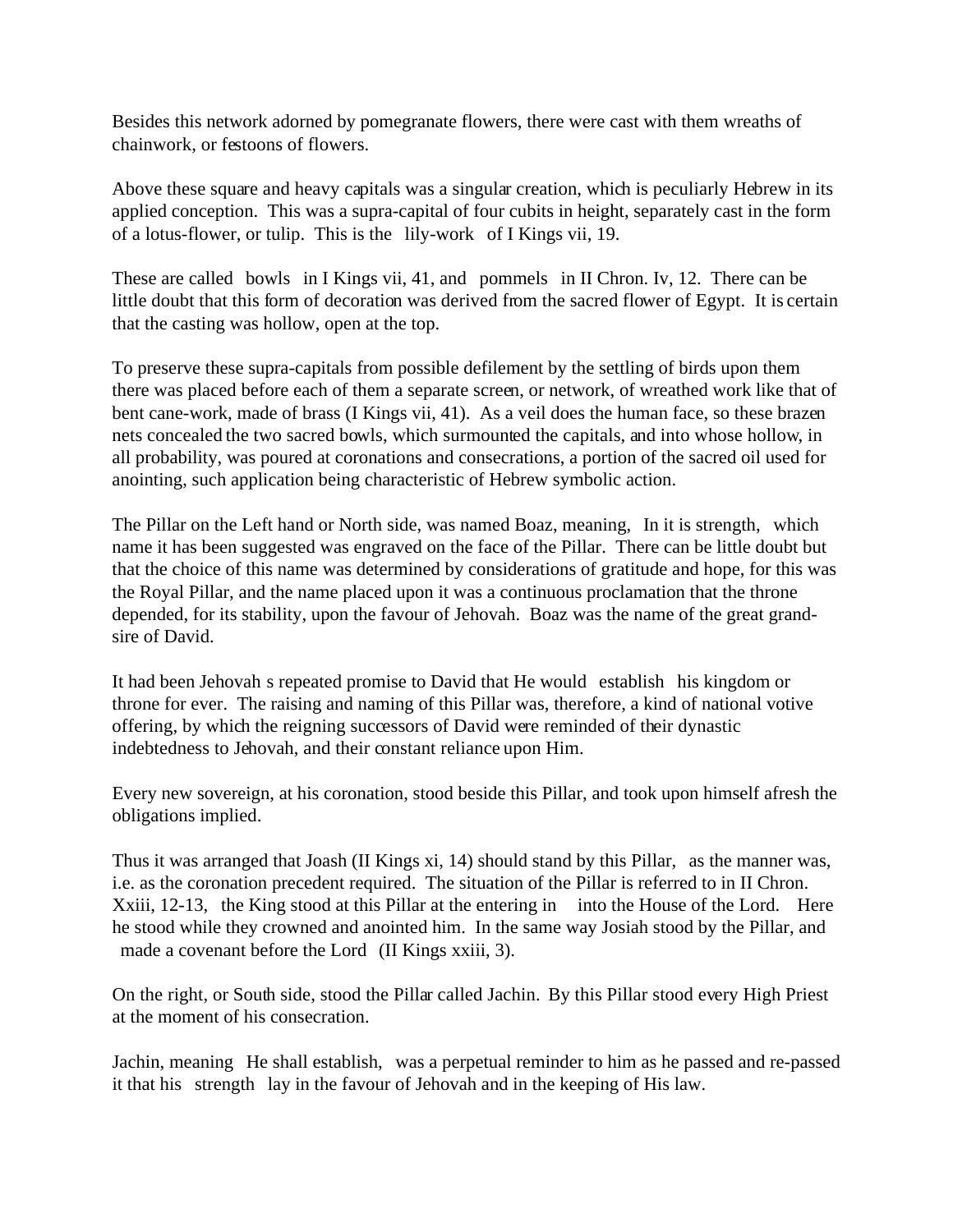Thus were the highest dignitaries of Church and State, with many befitting accessories, set apart for the service of Jehovah.

# **THE PORCH**

Passing between the two famous Pillars, the Porch of the Temple was entered.

Although there is no description given in the V.S.L. of a porch in front of the Tabernacle, there is more than a strong probability that there was such a portico and this formed the precursor of the Porch of King Solomon s Temple.

No layman, even the King, might enter the Holy Place; but King David, as the anointed of Jehovah, had the right of passing beyond the soreg, or fence, which kept back the laity, and to take his place in the intermediate space that stood between the Altar of Burnt Sacrifice and the Holy chambers. This space was the porch of the Tabernacle. It would appear that this porch, covered by its tent-curtains, was the ordinary place of worship for the Judges and early Kings of Israel (II Sam. Vii, 18, and xii, 20).

Josephus tells us that the Tabernacle consisted of three parts into two of which the priests went daily in the course of their ministrations; but into the third the High-pries went but occasionally.

This we know to have been the Holy of Holies. The middle one of the three spaces was known as the Holy Place. Outside of this was a third space, presumably of the same area as the Holy of Holies, to which is given the name of the Porch, though this was not its designation till the building of the Temple. In the V.S.L. it is usually spoken of as the door of the Tabernacle, and the Eastern and archaic meaning of this term is a defined space and not a mere entrance threshold or passage-way. This porch, then, was a well defined area of 12 feet square, and the devotions of the Sovereign, when there, would be made in public and must have been disturbed by the passing and re-passing of the priests as they performed their duties in the Holy Place, and at the Altar outside.

The area of the Porch of the Temple was fixed to allow of a floor of 12 feet deep, and 24 feet from side to side, twice the area of the portico of the Tabernacle. The Porch of the Temple was 40 cubits, or 48 feet high.

This splendid entrance hall had no outer doors. On the floor, which was continuous with the tenth step, stood the two imposing Pillars flanking the entrance. The walls, ceiling, and floor were overlaid with gold, the two former ornamented in bas-relief, and the latter smooth.

It is difficult to realize the effect of the rays of the rising sun as they shone full upon those surfaces of polished gold.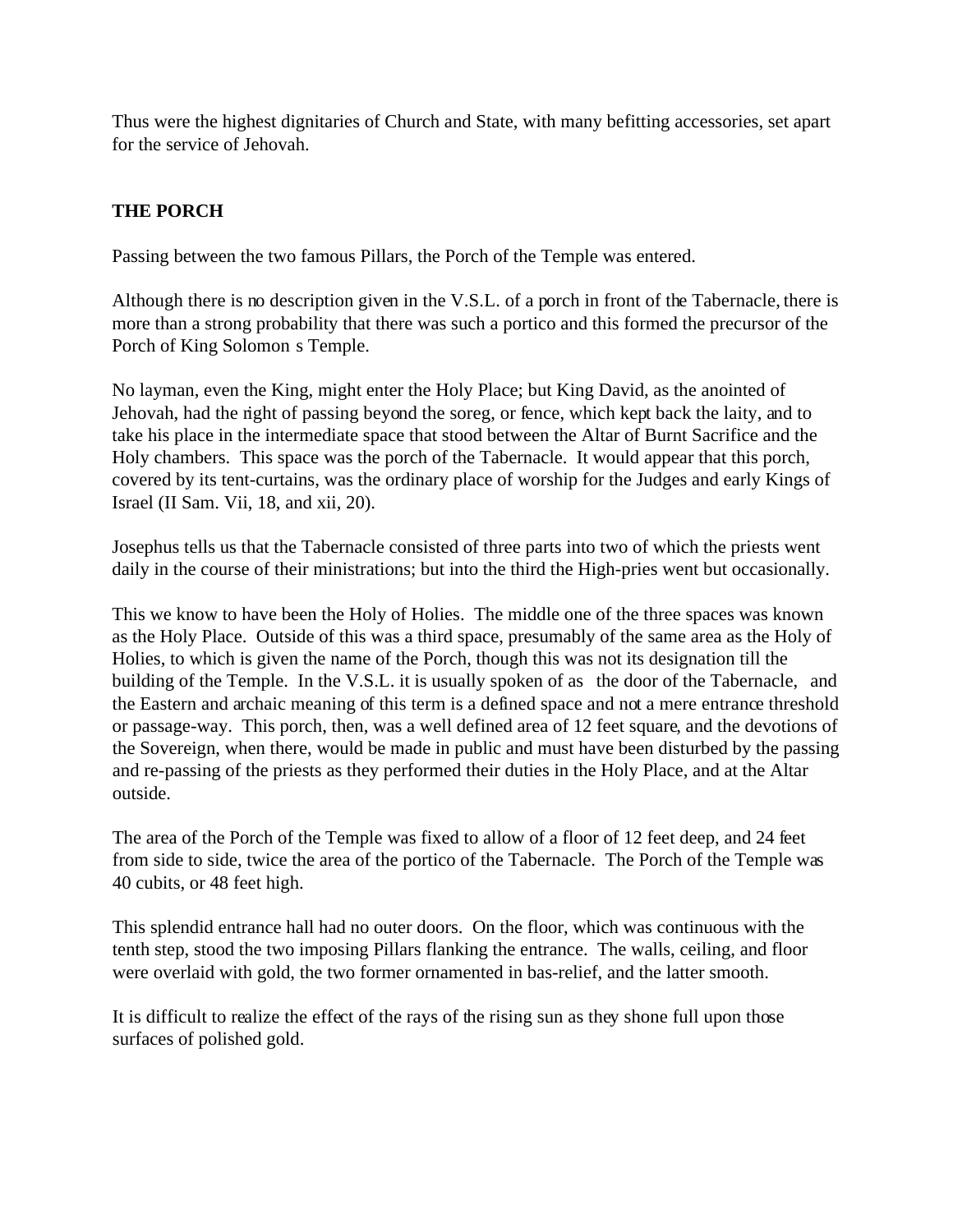The eyes of the beholder must have been dazzled as they gazed upon the wonderful structure, by the scintilating reflection from every square inch of the glittering surface. One can readily understand the impression which must have been made on the Queen of Sheba and her retinue as they gazed upon it.

On each side of the Porch, and opening from it, was a small chamber, 12 feet by 6 feet in size, continuous with the lowest of the three stories of chambers built around the Temple walls. These two chambers were the Treasuries of the Porch, the plans of which were handed to Solomon by King David along with the other patterns of the Temple (I Chron. Xxviii, 11). Here were stored the sacred utensils of the Temple, many of gold, and others of silver.

The gold-plated floor and walls of the Porch-entrance were relieved from bareness by two tables, one on each side. Of these tables one was of gold, the other of silver. When the attendant priest changed the 12 loaves of Shewbread, on each Sabbath day, the new loaves which had been presented to Jehovah were then brought out and placed on the golden table, as having the higher sanctity.

In the Right, or South, side of the Porch, in the corner, and not visible to one standing outside in front of the entrance, was the spiral stairway, described as a winding stair , leading to the floor above the Porch.

#### **THE ROYAL ORATORY**

In order to avoid subjecting the King to the inconveniences of his worship as hitherto in the Tabernacle, it was planned to give him, in the Temple, a similar space but on the first floor, wich should be reached by the spiral stairway. The plan was supplied by David to Solomon, as stated in I Chron. Xxvii, 11, viz., the pattern of the Porch and the houses thereof, which included such a provision.

These houses or rooms were the Royal Oratory over the Porch, with a room above it, for storing wine, etc. (Jer. xxxv, 1-5).

Of the height of 120 cubits given to the Porch-tower, 40 were allocated to the Portico, 40 to the royal Oratory, and the remaining 40 to the third chamber, attic, and roof.

These rooms were reached by the winding stair whose commencement was in the Right hand of South corner of the Porch. It must have been a work of extreme difficulty, in the infancy of architecture, to build a perpendicular flight of stone steps to a height of over 100 feet, yet this is what was done. It was this final marvel of the ascent by which he went up into the House of the Lord that left no more spirit in the Queen of Sheba. This triumph of architectural skill surpassed all that she had seen of King Solomon s magnificence, and, to a dweller in tents from the land of Arabia, the perpendicular ascent would doubtless seem to have savoured of the miraculous.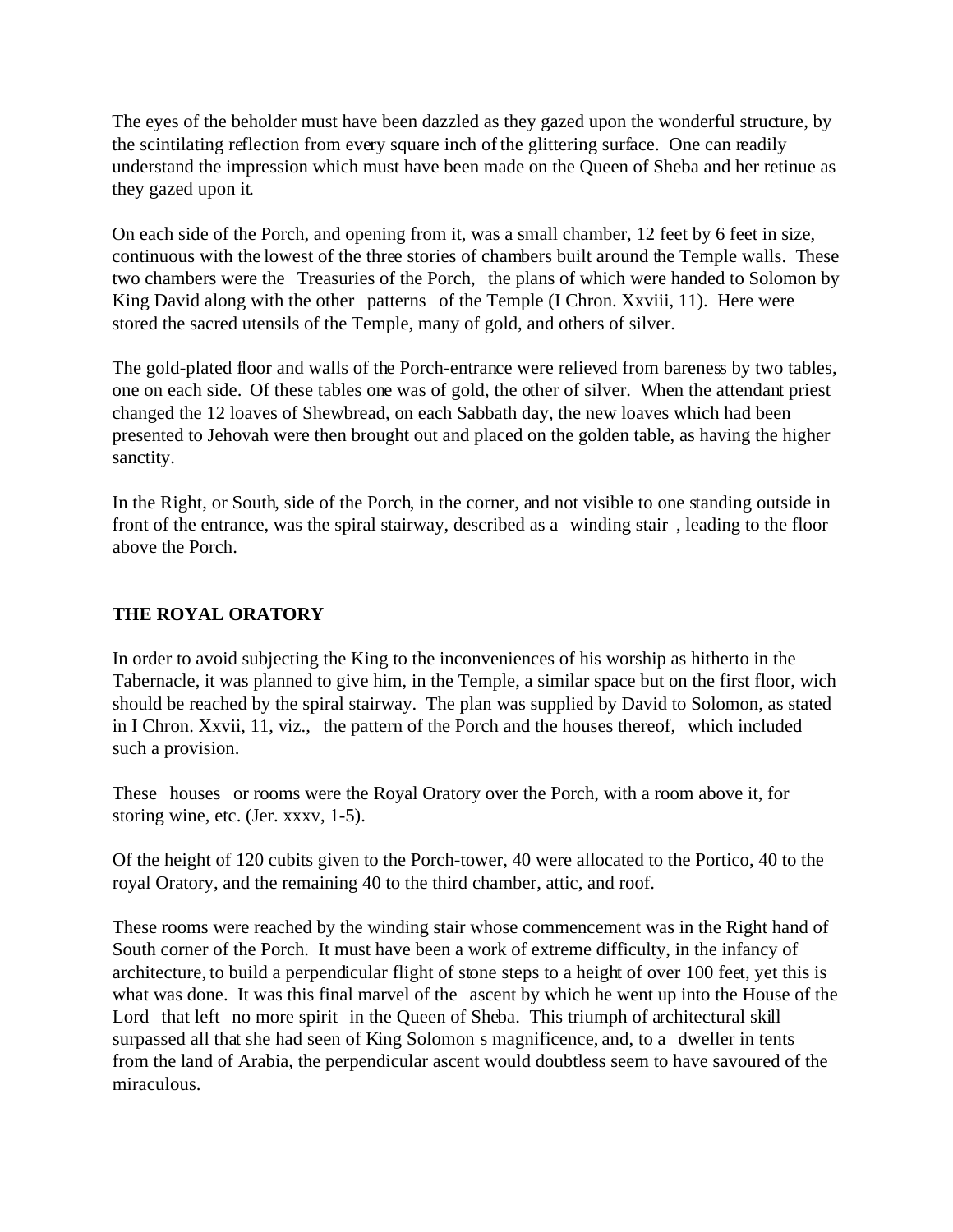On ascending the spiral staircase for 80 steps, each half a cubit in height, which must have resembled the tower stairs so common in English churches and in lighthouses, the floor of the Royal oratory was reached. The walls and floor of this chamber were also overlaid with gold (II Chron. Iii, 4). There was a throne for the solitary worshipper, and a table on which he could eat bread before the Lord, this being an essential part of all festival worship. It was also a cardinal official duty of the King to attend the Temple services on each Sabbath day, and so to indicate his continued obedience to Jehovah, Whose servant he was.

To permit the King to see the great Altar of Sacrifice, there was an opening in the front of the Porch-tower, which admitted light to the Oratory. This opening was 16 cubits, or 19-1/5 feet, from side to side, and across this space were hung chains of brass, on which, at intervals, were decorations of pomegranate flowers. Guarded by these metal festoons the King, himself unseen, could see all that passed below at, and around the Altar of Burnt offering.

In the seclusion of this Royal Oratory some of the holiest scenes of Jewish history took place. Here Hezekiah entered, wearing sackcloth, on hearing the words of Rabshakeh (Isa. xxxvii, I), and here he spread out Sennacherib s letter before Jehovah (II Kings xix, 14).

To this place he came on the third day after his recovery from his serious illness. Here was the praying place of ll the godly Kings of Judah.

Here also the wicked Ahaz, who had shut up the doors of the House of the Lord (II Chron. Xxviii, 24), still came to worship, the brazen Altar of Solomon being reserved for him to inquire by (II Kings xvi, 15).

It was from this place that King Uzziah proceeded when he insisted upon forcing his way into the Holy Place, in spite of the opposition of the priests, to offer incense, for which sacriligious act he was smitten with leprosy (II Chron. Xxvi, 16).

#### **THE THIRD CHAMBER**

Above the Royal Oratory arose the third chamber, or Chamber of the Sons of Hanan, low, but overlaid with gold throughout.

In Jeremiah xxv this third chamber is mentioned. The Rechabites were conducted hither by the Prophet, who was also a Priest.

They entered first into the Porch, which is described as the chamber of Maaseiah, the keeper of the door, and one of the chief officials of the Temple. From the Porch the company, by ascending the winding staircase, entered the chamber of the Princes, or royal Oratory, which was by, or above, that of Maaseiah, and, by farther ascent, they reached the third chamber call

 The Chamber of the Sons of Hanan. This third chamber was immediately beneath the attic of the Porch-tower, and was used as a storeroom for wine and other Temple offerings. Above the attic was the roof, or summit, of the Porch-tower.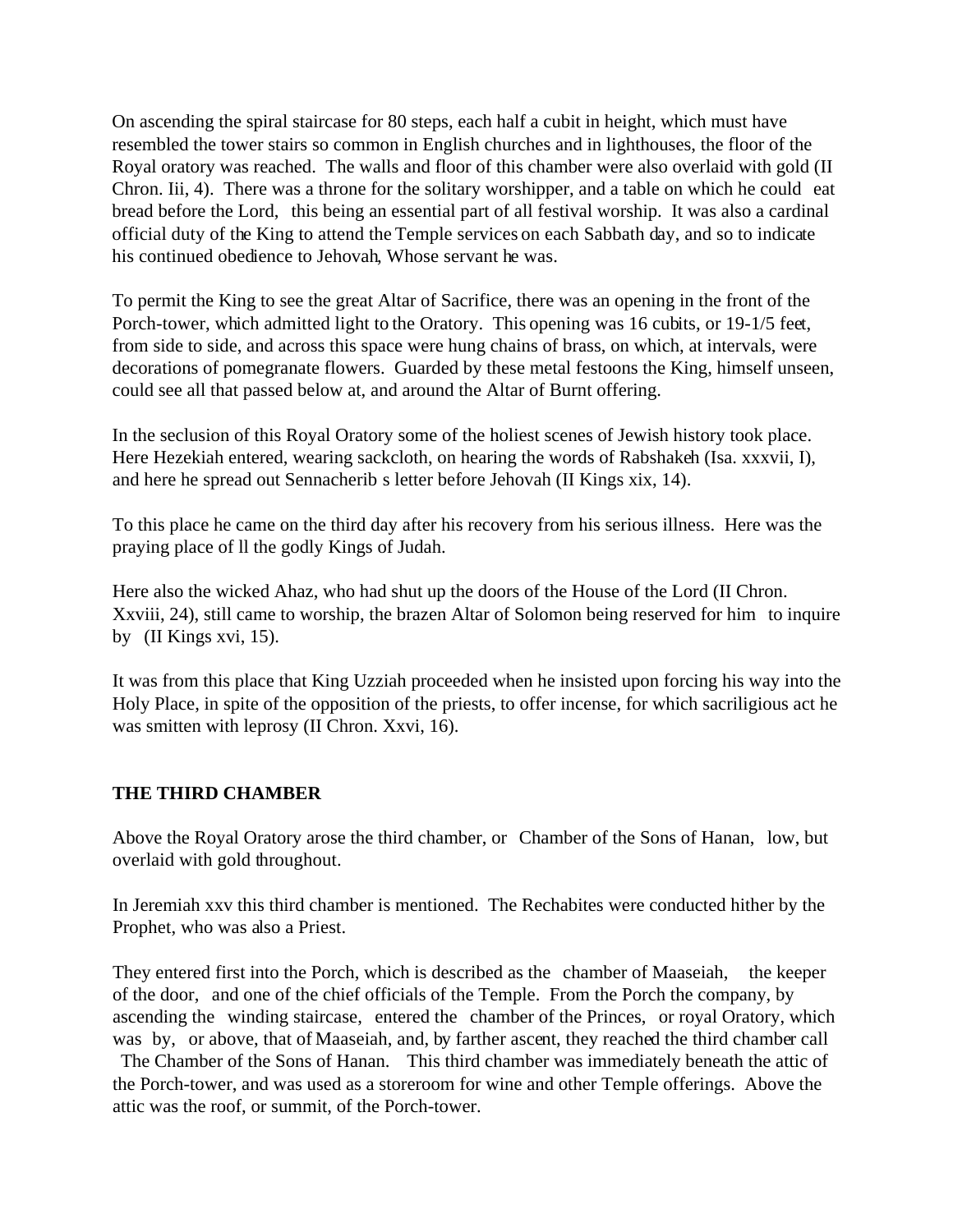#### **THE HOLY PLACE**

Standing upon the golden floor of the Porch, surrounded on all sides by shining gold, a visitor facing Westwards would see a folding door. The leaves of this door were kept constantly closed, and were of elegant workmanship. The opening they closed was 6 feet wide.

They were made of olive wood beautifully carved in low relief, the design being cherubim, palm trees, and open flowers, and overlaid with gold. The door was in the partition between the Porch and the Holy Place and was 24 feet high. These folding doors being opened outwards into the Porch on hinges of gold, a second pair of folding doors came into biew on the inner side of the partition, which was one cubit in thickness. The second set of doors was carved and decorated in the same way as the first, but the wood of which they were made was cypress. They opened inwards into the Holy Place, and were also overlaid with gold.

When both these sets of doors were opened, the visitor to the Temple (and prieses only were permitted to enter) found himself gazing into the Holy Place.

Ascending the two steps by which the floor of the House was raised one cubit above the floor of the Porch, the visitor s feet stood upon the golden floor of the Holy Place. All the objects which met the eye were either of pure gold or cased in gold.

There were no windows, properly so-called, in the Holy Place, but high up in the walls on each side there were what are called windows of narrow lights, stated in the margin of the V.S.L. to have been broad within and narrow without, letting in air and a little light, but not capable of being opened and closed. They were in fact what are known as clerestory lights, serving more as ventilators than anything else.

It is evident that the chief illumination came from the ten seven-branched golden candelabra which were placed five on each side of the chamber, and these required the constant attention of the priests.

On the North or Left, side of the interior stood the golden Table of Shewbread. At the Western end stood a small golden altar, the Altar of Incense, which was the most Holy of all the furniture around it. It stood before the partition separating the Holy Place from the Holy of Holies, and upon it were burnt sweet spices every morning and evening, from which arose the incense that found its way into the Oracle.

The lower part of this partition was of olive wood, 10 cubits high and one cubit in depth, covered with gold. Supporting this were six golden pillars reaching to the roof and dividing it into five spaces.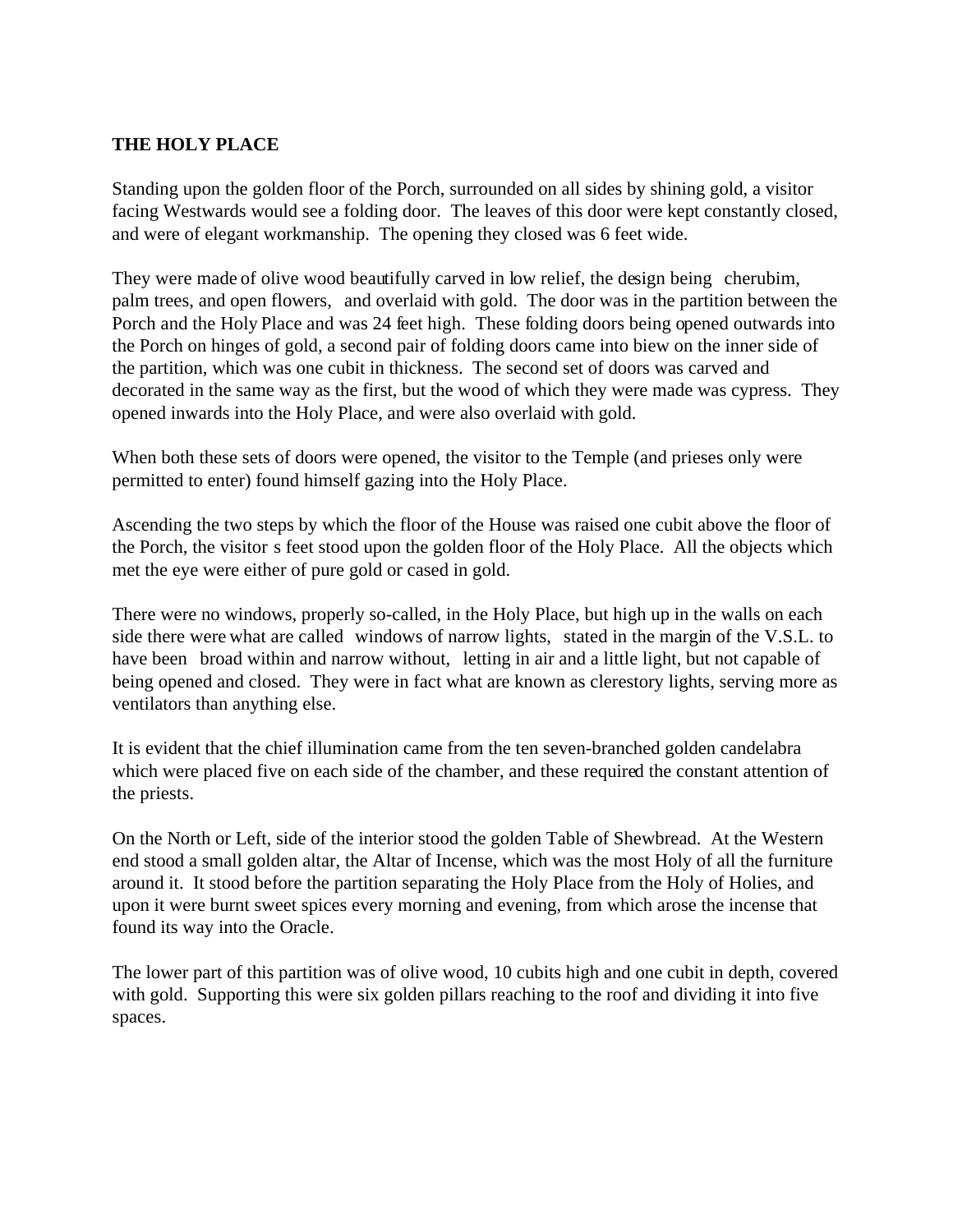The centre space contained the entrance into the Oracle, which was guarded by a single set of folding doors opening outward into the Holy Place, and made of olive wood also, similarly decorated to the others and overlaid with gold. These folding doors were 10 cubits high, the height of the wooden screen, and their breadth was 4 cubits.

There was thus an open space above the wooden partition of 10 cubits, across which were stretched the golden chains that hung before the Oracle (I Kings vi, 21). These chains were decorated with 100 pomegranate flowers of gold and garnished with precious stones, and festooned from pillar to pillar.

This open construction of the upper part of the partition permitted the smoke arising from the golden Altar of Incense to find its way into the Holy of Holies or Oracle.

The olive-wood doors in the partition being opened outwards into the Holy Place displayed part of the veil of the Temple. This Veil was woven in one piece and made of textile material coloured blue, purple, crimson, and byssus (fine twined linen, yellowish in colour), with figures of cherubim wrought thereon (II Chron. Iii, 14). The Veil being woven in a single piece had to be lifted, not parted, by the High Priest before he could enter to make atonement for his own and the People s sins. It hung from the ceiling to the floor, and covered the whole Eastern side of the cubical chamber, the Holy of Holies.

# **THE HOLY OF HOLIES**

The Holy of Holies, having no windows, was shrouded in darkness.

No ray of sun, or artificial light, penetrated its sacred seclusion.

Its walls, ceiling and floor were overlaid with pure gold, the walls and ceiling being covered with beautiful carvings, and the floor smooth.

On the floor, opposite the centre of the Western wall, stood the Ark of the Covenant, a small chest of acacia wood, 27 inches long, 16.2 inches in height, and the same in width, made by Moses for the Tabernacle nearly 500 years before. It is probable that the Ark rested upon a stone, as stated by Maimonides, or some other similar support.

It was lined within and without with plates of gold. Around its upper edges was a moulding or cornice, projecting above the level of its edges. Within this moulding a lid of the same size as the chest lay, having neither hinges nor fastening. This lid or cover was named the Mercy-Seat. Upon the Mercy-Seat stood two figures of cherubim of hammered gold made in one piece with the movable cover, one at each end. The faces of the cherubim looked towards each other, and their wings were outstretched.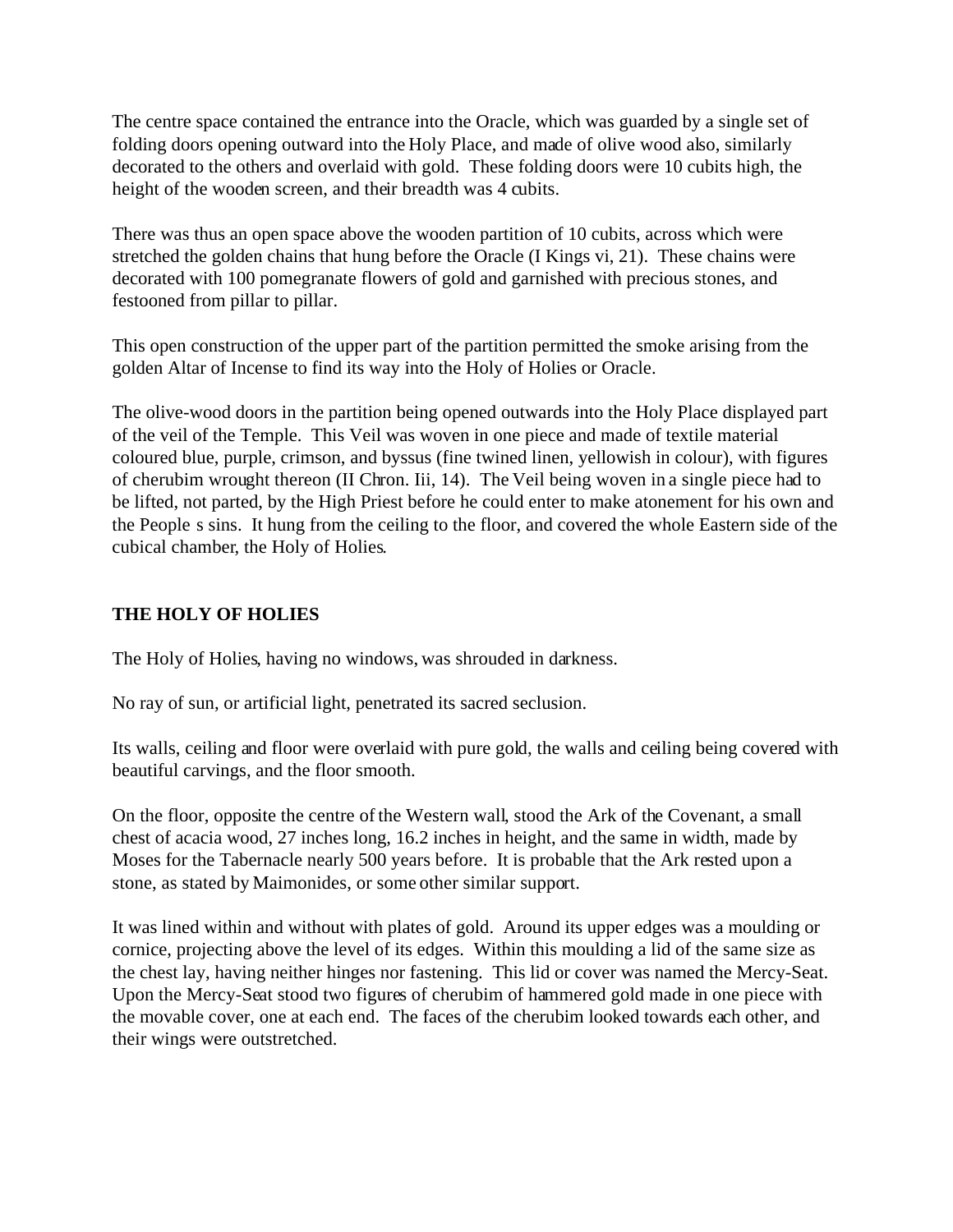The Ark contained only the two tables of stone of the Law which Moses had placed there, the golden Pot of Manna, and Aaron s Rod that budded having disappeared, probably at the time the Ark was captured by the Philistines (I Kings viii, 9).

At each corner of the Ark there was a golden ring, and through these were placed the golden staves for carrying it when the Tabernacle was moved from place to place in the Wilderness.

On each side of the Ark stood a colossal cherub, made of olive wood and overlaid with gold, 9 feet high, with outstretched wings, the outer wings touching the chamber walls on each side, the inner wings touching each the other.

Beyond the gilded staves which lay at the feet of the larger Cherubim, the Holy of Holies was unoccupied by any created thing.

This 24 feet cubic chamber was that towards which the heart of every faithful Hebrew turned in every distress, and from every quarter of the globe, his feelings of reverence, gratitude, hope, and adoration based upon the belief that He that dwelleth in the Secret Place of the Most High, shall abide under the shadow of the Almighty (Ps. xci, I).

### **CONCLUSION**

Such is the very meagre account time permits me to give you of what must have been a magnificent and unique structure. There does not appear to be any evidence to show that the external appearance of the stonework was particularly striking, apart from the extreme whiteness of the stone, for there is no reason to suppose that the Temple was overlaid with gold externally, as is believed by some.

The striking characters of the exterior were the two famous and magnificent brass Pillars which stood in the front of the Porch, and the Porch-tower itself. This latter must have been an extraordinary structure, rising to a height of 120 cubits or 144 feet (II Chron. Iii, 4), being only 24 feet from side to side, and 12 feet deep; but to this must be added the thickness of the walls, for these measurements refer only to the inside of the structure. It must have completely dwarfed the rest of the building which was but 36 feet height at the apex of the roof. This height of 144 feet, though often repudiated, is still the dominating element of the Temple facade. The Victoria Tower of the Houses of Parliament at Westminster is 75 feet square and 336 feet to the top of the pinnacles. It is therefore 2-1/3 times as high as was the roof-ridge of the Porch of King Solomon s Temple.

The exceedingly magnifical aspect of the Temple was its interior for everywhere, on all four sides of the structure, there was one continuous blaze of glittering gold, and only on the floor was this gold smooth and plain. The walls and ceiling were covered with exquisite designs in basrelief. All the furniture of the Temple, Candelabra, Altars, Tables, Ark, and the Cherubim were of gold or cased in gold, while the golden chains in front of the Holy of Holies were studded with precious stones.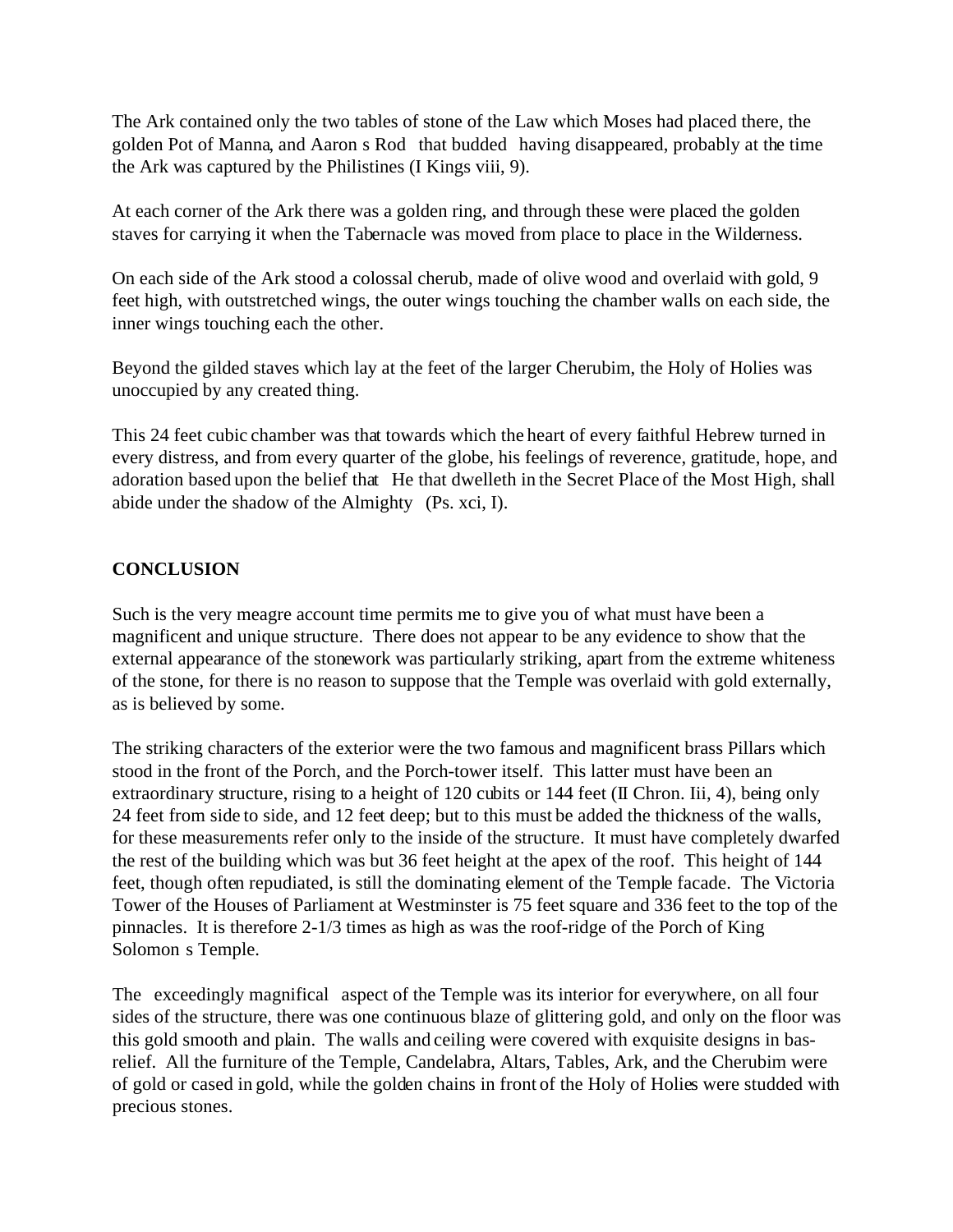As I premised at the outset I have confined my self to a description only of the Temple proper. I have not attempted to include in this short account any description of the Courts surrounding the Shrine, the Altar of Burnt Offering, the great Brazen Sea, the Lavers, nor the King s Palace which occupied 13 years in building, and the other buildings which made up the Temple in its entirety. All these you must conjure up for yourselves, as well as the magnificence of the morning and evening services, presided over by the High Priest, clad in gorgeous robes with his Breastplate of gold blazing with divers gems glorious in size and colour, surrounded by attendant priests, and by the thousands of devout worshippers.

. . . . . . . . . . . . . . . . . . . . . . . . . . .

. . . . . . . . . . . . . . . . . . . . . . . . . . .

For nearly five centuries the Temple of King Solomon existed, though repeatedly despoiled, till in the year 588 B.C., and, according to Josephus, exactly 470 years, 6 months and 10 days after it was built it was utterly and ruthlessly destroyed.

By command of Nebuchadnezzar, King of Babylon, Nebuzaradan, the King s General, besieged Jerusalem, and having taken the Holy City he pillaged and burnt the beautiful structure, and conveyed all the holy vessels to Babylon.

#### **THE TEMPLE AND OUR RITUAL**

From the foregoing narrative we learn definitely many points of interest which have reference to our traditions and ritual.

Thus, we are able to determine the exact situation of the famous Pillars, Jachin and Boaz, with regard to right and Left. We now know that these terms had relation to the right and Left of the Temple itself, and not to the Right and Left of one standing facing the building; that is to say, Jachin was placed on the south, or Right of the entrance, and Boaz on the North, or Left, exactly the reverse of one facing the Porch.

We have found that these Pillars were not only an architectural ornament to the Temple, but that they also played an important part in the rites and ceremonies of the people, Boaz in the coronation of the Kings, and Jachin in the consecration of their High priests.

We have discovered that these Pillars were not surmounted by spherical balls representing the terrestrial and celestial globes, but by bowls in the form of lotus blooms. Indeed, such testimony was hardly necessary, since we know that the first terrestrial globe on record was made by Anaximander of Miletus, about four centuries after the completion of the Temple, and that the first celestial globe was probably of even later date.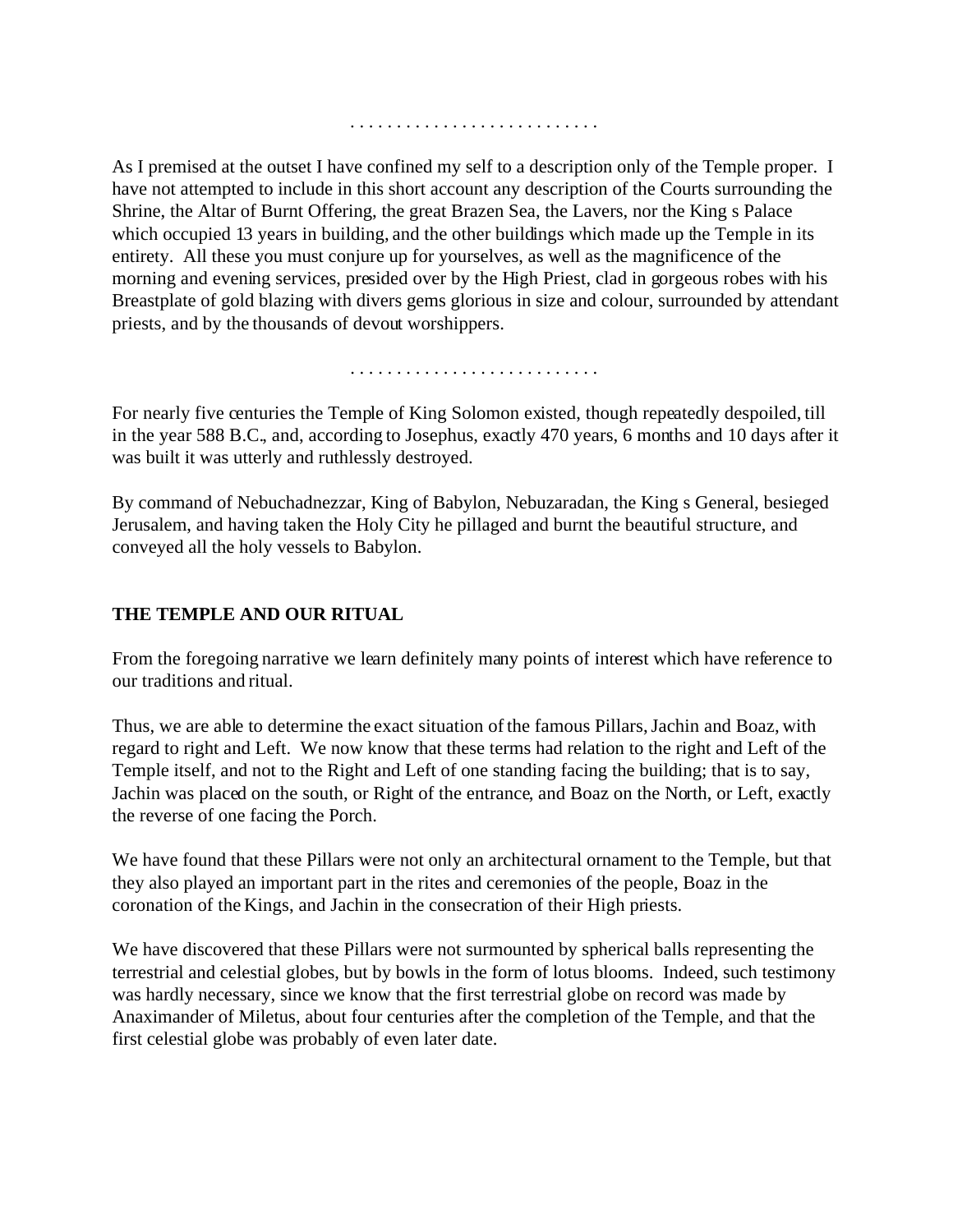These mythical balls, therefore, must be looked upon as two of the mock pearls of Freemasonry.

Although these Pillars, as well as many other objects, are described as having been made of brass , this term is an improper translation of the word Nehosheth, since the Hebrews were not acquainted with the metal zinc, which with copper forms the compound known as brass. In most places in the Old Testament, copper would be the proper translation, although, when a hard material is obviously intended it must mean bronze, a compound of copper and tin, both of which metals were well known around the Eastern Mediterranean long before the Exodus.

We must, therefore, infer that the Pillars were really made of bronze and not of brass.

These pillars were not pillars in the ordinary sense since they supported nothing. They were really ornamental columns.

. . . . . . . . . . . . . . . . . . . . . . . . . . .

With regard to the architectural design and plans of the Temple, these were all made by King David, and handed by him to his son Solomon, with instructions even to the minutest details. King David also supplied all the costly materials for the Temple, such as the precious stones, gold, silver, copper, tin, and iron; while King Solomon provided the stonework, and Hiram, King of Tyre, the woodwork at King Solomon s request and expense.

Hiram Abiff was the executive Architect and after his tragic death his work was complete by his son, Hiram the Second, the Widow s son.

. . . . . . . . . . . . . . . . . . . . . . . . . . .

There is no analogy between King Solomon s Temple and a modern Christian Church, or a Masonic temple.

The Temple proper was not a place of public worship at all as we understand such. It was the Shrine of the Most High, and, amazing condescension, the dwelling-place of the G.A.O.T.U. on Earth, and the only one. It is from the failure to realize this fact that surprise has often been expressed at the diminutive size of the Temple when compared with the huge dimensions of many Cathedrals, and Temples of other religions.

All Hebrew public worship took place outside the Temple proper, in the Courts surrounding it, in the vicinity of the great Altar of Burnt Offering.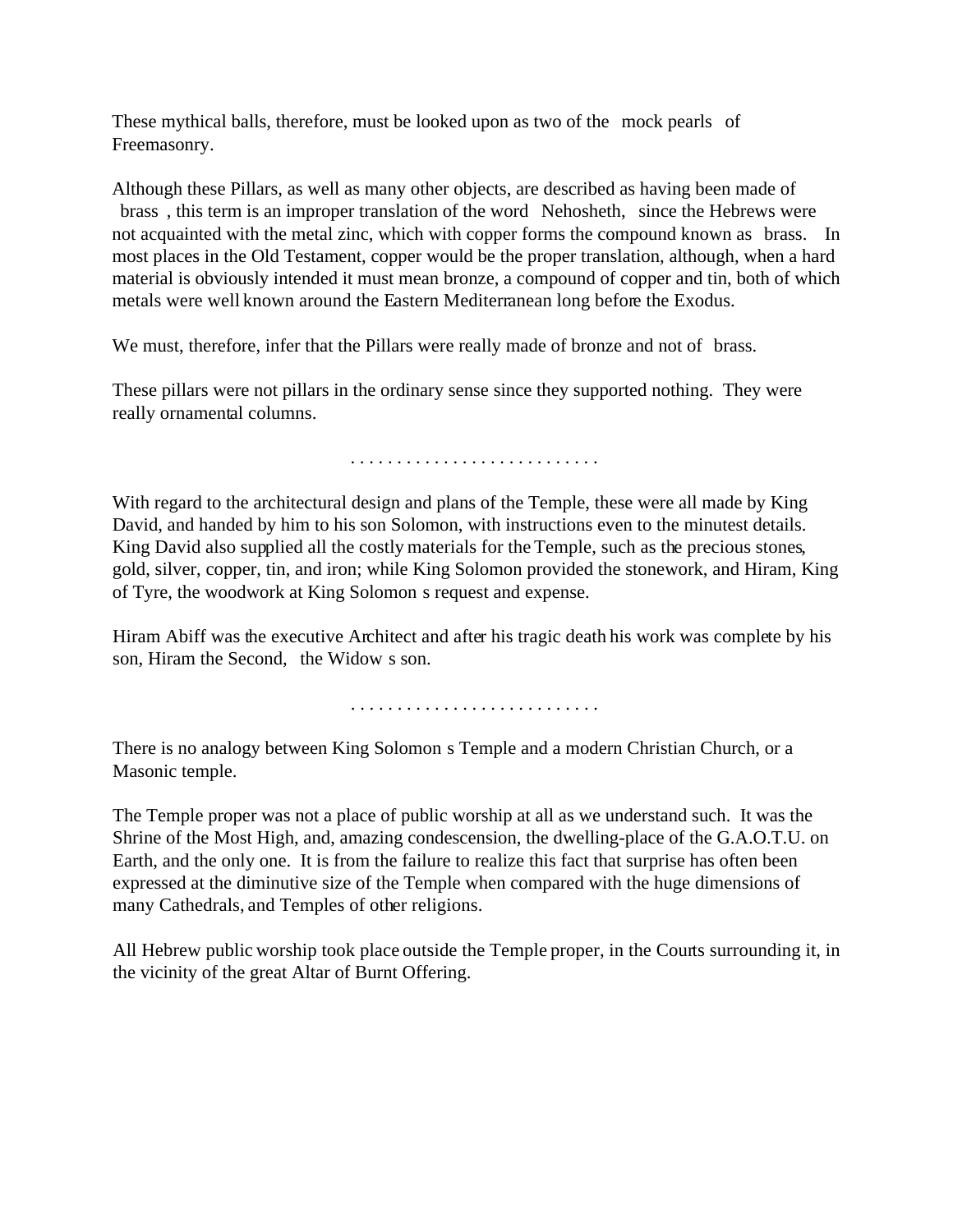The Shrine of the Most High was at the Western end of the structure and was entered from the Holy Place by the High priest alone and only once a year. Thus the sacred end of the Temple was the West, whereas, in Christian churches, the chancel in the East is the holy place. Of the rest of the Temple, the Holy Place was reserved for the priests entirely, who performed certain duties in it, and acts of worship, and they were housed in the three-storied series of small chambers which surrounded the edifice on all sides except the front, or East. The only entrance from the surrounding court was in the East by way of the Porch, and in the Porch alone had any layman the right of entrance, and he the King only, who took part in the outside worship, stationed in the Royal Oratory, over the Porch, which faced the Altar of Burnt Offering.

. . . . . . . . . . . . . . . . . . . . . . . . . . .

The floor of both the Holy Place and the Sanctum Sanctorum was overlaid with pure gold, smooth and polished. There was no mosaic work of black and white anywhere.

. . . . . . . . . . . . . . . . . . . . . . . . . . .

There was no dormer window over the entrance to the Sanctum Sanctorum for the admission of light or any other purpose. The Veil of the Temple filled the entire Eastern end of the Oracle. Its interior was shrouded in impenetrable gloom, unless the Shekinah, of glory of the Lord, hovering over the Mercy Seat, lighted up the holy chamber when the High Priest, once a year, ventured to enter, but we are not informed of this. We read in the V.S.L. (I Kings viii, 12), The Lord said that He would dwell in the thick darkness.

With these words King Solomon opened his benediction at the dedication, when the glory of the Lord filled the newly-built Temple as the Shekinah cloud, with veiled brightness, took its place between the wings of the Cherubim over the Mercy Seat of the Ark. It was, therefore, imperative that no other light of the sun, moon, stars, or lamps, should mingle with that uncreated Radiance.

. . . . . . . . . . . . . . . . . . . . . . . . . . .

The mere suggestion of the possibility of an internment in the Sanctum Sanctorum is not only revolting, but even sacrilegious.

Apart from this, it was the law among the Hebrews that no dead body might remain within the walls of any city, village or camp, for it was unclean (Num. Xix, 11-16). It had to be disposed of outside the precincts, such disposal being carried out within a few hours of death, by deposit in the ground, or in a rock-hewn tomb, the body being enveloped only in a winding sheet. No coffin was used (II Kings xii, 20-21).

No doubt the idea of internment not in, but as near the Sanctum Sanctorum as possible, was suggested to some brother by the objectionable and insanitary custom of burying bodies in Christian churches, but which was doubtless considered eminently respectable by the brother who was originally responsible for the statement, and who thus betrayed his entire ignorance of Jewish custom and law.